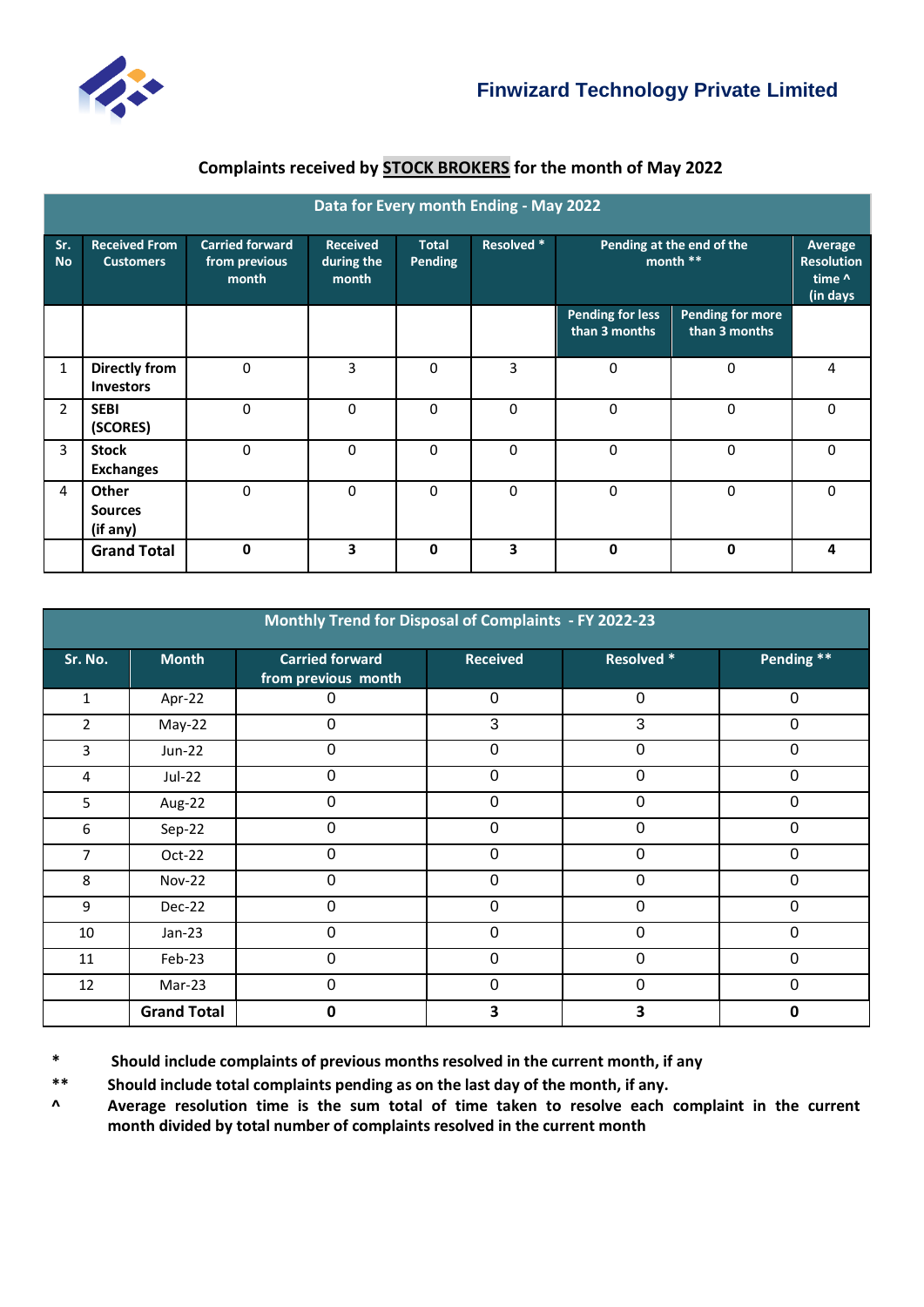

| Trend of Annual Disposal of Complaints - Trading |                    |                                                 |                                      |                                       |                                      |  |  |  |
|--------------------------------------------------|--------------------|-------------------------------------------------|--------------------------------------|---------------------------------------|--------------------------------------|--|--|--|
| <b>SN</b>                                        | Year               | <b>Carried forward</b><br>from previous<br>year | <b>Received</b><br>during the year * | <b>Resolved</b><br>during the<br>year | Pending at<br>the end of<br>the year |  |  |  |
| 1                                                | 2018-19            | <b>NA</b>                                       | <b>NA</b>                            | <b>NA</b>                             | <b>NA</b>                            |  |  |  |
| $\mathfrak{p}$                                   | 2019-20            | <b>NA</b>                                       | <b>NA</b>                            | <b>NA</b>                             | <b>NA</b>                            |  |  |  |
| 3                                                | 2020-21            | 0                                               | $\Omega$                             | 0                                     | $\Omega$                             |  |  |  |
| 4                                                | 2021-22            | 0                                               | 5                                    | 5                                     | $\mathbf 0$                          |  |  |  |
| 5                                                | 2022-23            | 0                                               | 3                                    | 3                                     | $\Omega$                             |  |  |  |
|                                                  | <b>Grand Total</b> | 0                                               | 8                                    | 8                                     | $\Omega$                             |  |  |  |

**\* Member ID enabled in the month of August, 2021**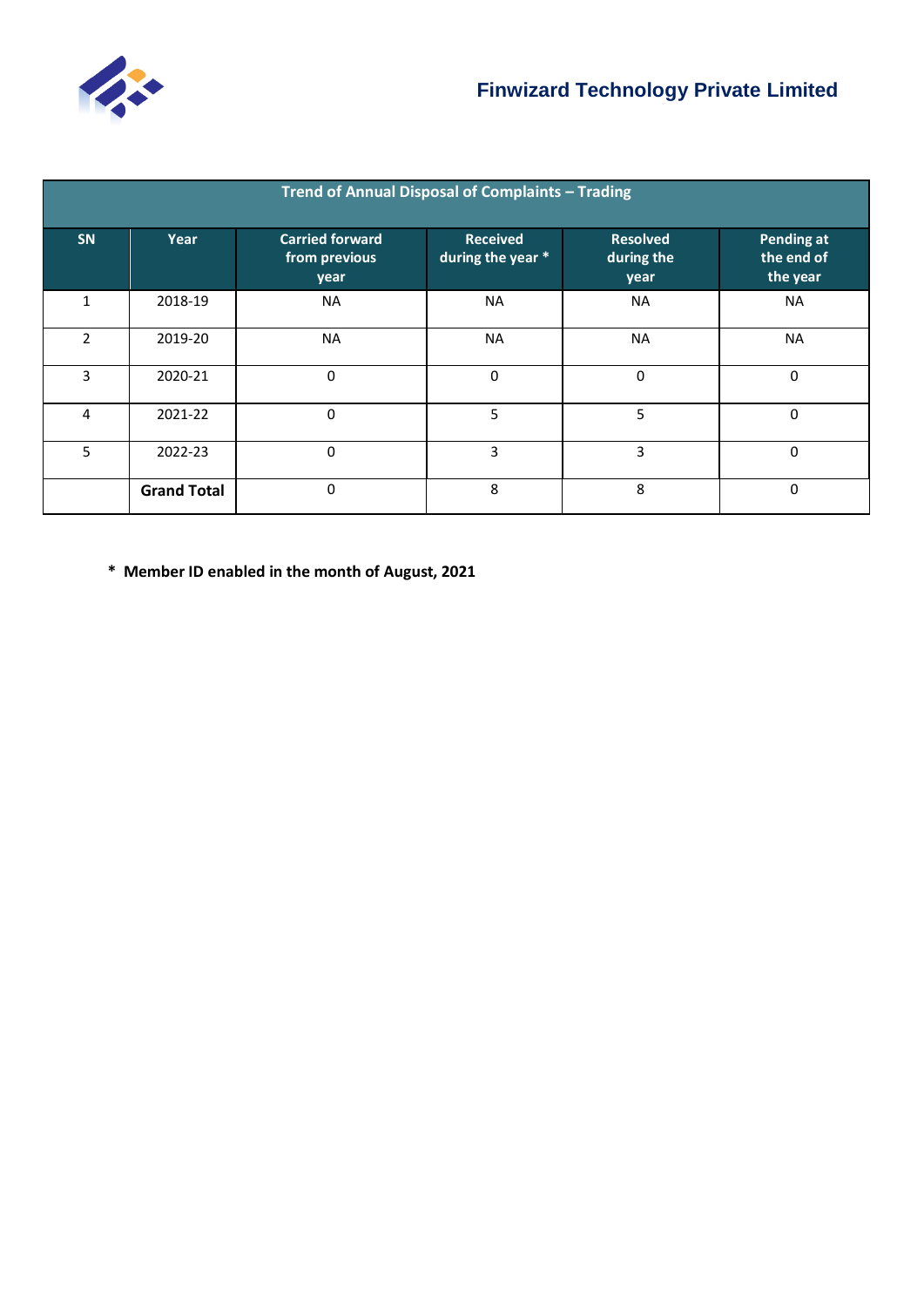

## **Complaints received by DEPOSITORY PARTICIPANTS for the month of May 2022 :**

| Data for every month ending - May 2022 |                                          |                                                     |                                        |                                |                           |                                                    |                                                     |                |
|----------------------------------------|------------------------------------------|-----------------------------------------------------|----------------------------------------|--------------------------------|---------------------------|----------------------------------------------------|-----------------------------------------------------|----------------|
| Sr. No                                 | <b>Received From</b><br><b>Customers</b> | <b>Carried</b><br>forward from<br>previous<br>month | <b>Received</b><br>during the<br>month | <b>Total</b><br><b>Pending</b> | <b>Resolved</b><br>$\ast$ | Pending at the end of the<br>month **              | Average<br><b>Resolution</b><br>time ^<br>(in days) |                |
|                                        |                                          |                                                     |                                        |                                |                           | <b>Pending for</b><br><b>less</b><br>than 3 months | <b>Pending for</b><br>more<br>than 3 months         |                |
| $\mathbf{1}$                           | Directly from<br><b>Investors</b>        | $\Omega$                                            | 3                                      | $\Omega$                       | 3                         | 0                                                  | 0                                                   | $\overline{2}$ |
| $\overline{2}$                         | <b>SEBI</b><br>(SCORES)                  |                                                     |                                        |                                |                           |                                                    |                                                     |                |
| 3                                      | <b>Depositories</b>                      | $\mathbf{1}$                                        | 4                                      | 0                              | 5                         |                                                    |                                                     | 6              |
| 4                                      | Other<br><b>Sources</b><br>(if any)      |                                                     |                                        |                                |                           |                                                    |                                                     |                |
|                                        | <b>Grand Total</b>                       | $\mathbf{1}$                                        | $\overline{ }$                         | $\mathbf{0}$                   | 8                         | 0                                                  | $\mathbf 0$                                         | 8              |

| Trend of monthly disposal of complaints - Depositories |               |                                                  |                              |                          |                          |  |  |  |
|--------------------------------------------------------|---------------|--------------------------------------------------|------------------------------|--------------------------|--------------------------|--|--|--|
| Sr. No.                                                | <b>Month</b>  | <b>Carried forward</b><br>from previous<br>month | <b>Received</b>              | Resolved*                | Pending**                |  |  |  |
| $\mathbf{1}$                                           | Apr-22        | 3                                                | 5                            | $\overline{7}$           | $\mathbf 1$              |  |  |  |
| $\overline{2}$                                         | May-22        | $\mathbf 1$                                      | $\overline{7}$               | 8                        | $\pmb{0}$                |  |  |  |
| 3                                                      | <b>Jun-22</b> | $\overline{\phantom{a}}$                         | $\overline{\phantom{a}}$     | $\blacksquare$           | $\blacksquare$           |  |  |  |
| $\overline{\mathbf{4}}$                                | $Jul-22$      | $\overline{\phantom{a}}$                         | $\overline{\phantom{a}}$     | $\blacksquare$           | $\overline{\phantom{a}}$ |  |  |  |
| 5                                                      | Aug-22        | $\overline{\phantom{a}}$                         | $\blacksquare$               | $\overline{a}$           |                          |  |  |  |
| 6                                                      | Sep-22        | ÷.                                               |                              | ÷                        |                          |  |  |  |
| $\overline{7}$                                         | Oct-22        | $\overline{\phantom{0}}$                         | $\blacksquare$               | $\overline{\phantom{a}}$ | $\overline{a}$           |  |  |  |
| 8                                                      | <b>Nov-22</b> | $\overline{\phantom{a}}$                         | $\overline{\phantom{a}}$     | $\overline{\phantom{a}}$ | $\overline{\phantom{a}}$ |  |  |  |
| 9                                                      | Dec-22        |                                                  |                              |                          |                          |  |  |  |
| 10                                                     | $Jan-23$      | $\overline{\phantom{a}}$                         | $\overline{\phantom{a}}$     |                          |                          |  |  |  |
| 11                                                     | Feb-23        | $\overline{\phantom{a}}$                         | $\qquad \qquad \blacksquare$ | -                        |                          |  |  |  |
| 12                                                     | Mar-23        | $\overline{\phantom{a}}$                         | $\overline{\phantom{a}}$     | $\overline{\phantom{a}}$ | $\overline{\phantom{a}}$ |  |  |  |

**\*** Should include complaints of previous months resolved in the current month, if any<br>**\*\*** Should include total complaints pending as on the last day of the month, if any.

Should include total complaints pending as on the last day of the month, if any.

**^ Average resolution time is the sum total of time taken to resolve each complaint in the current month divided by total number of complaints resolved in the current month**